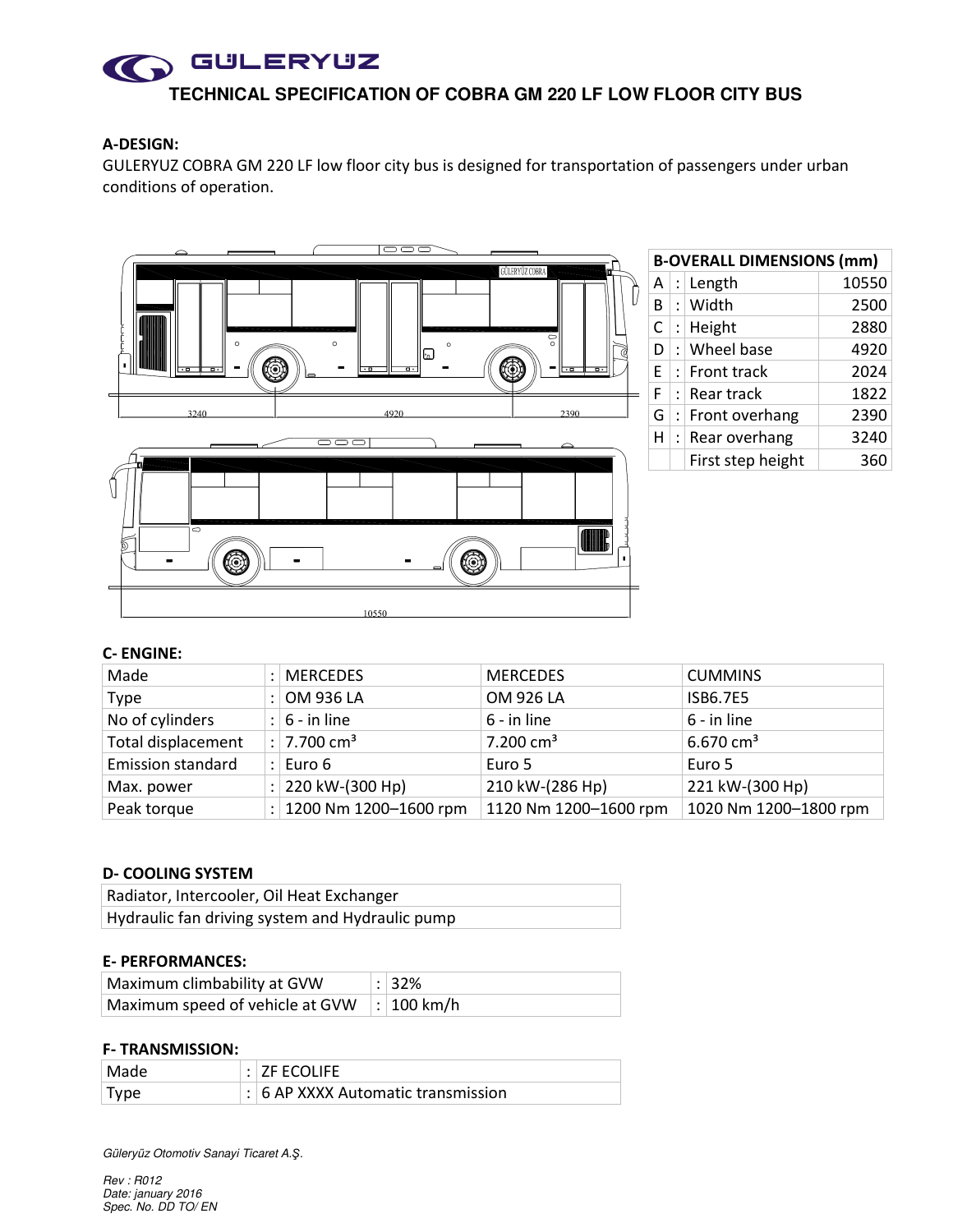

**TECHNICAL SPECIFICATION OF COBRA GM 220 LF LOW FLOOR CITY BUS**

## **G- AXLES:**

| Front Axle  | $\vert$ : $\vert$ ZF RL 82 EC type independent bus axle for low floor applications.                 |
|-------------|-----------------------------------------------------------------------------------------------------|
| l Rear Axle | $\mid$ : $ $ ZF AV 132 type, with centre drive offset to the side, double reduction rigid bus axle. |
|             | $ $ suspension $ $ : $ $ ZF components                                                              |

#### **H- STEERING SYSTEM:**

8090 servocom, left hand drive, integrated spherical joints and hydraulic power assisted system.

#### **I- PASSENGER CAPACITY**

Driver + 26 seats + 58 standee passenger capacity

## **J- TYRES AND RIMS**

|  | Tyres : 275 / 70R 22,5 (6+1) |
|--|------------------------------|
|  | Rims : 8,25 x 22,5           |

#### **K- WEIGHTS and TANK CAPACITY:**

| GVW                     |   | : $16060$ kg  |
|-------------------------|---|---------------|
| Death weight of vehicle |   | : $ 10020$ kg |
| Front axle capacity     |   | $8200$ kg     |
| Rear axle capacity      |   | : $ 11500$ kg |
| Fuel tank               | ٠ | 240 Lt        |
| Ad blue tank            | ٠ | $35$ Lt       |

## **L- ELECTRICAL SYSTEM:**

| Voltage | : 24V                         |
|---------|-------------------------------|
| Battery | : $2 \times 12V$ 220 A/h      |
|         | Generator   :   28V/150A (x2) |

## **M- STANDARD AND OPTIONAL EQUIPMENT**

| Radio/CD/Mp3                                      | S |
|---------------------------------------------------|---|
| Security camera and Mobil DVR                     | S |
| Multiplex system                                  | S |
| Sliding driver's window                           | S |
| Air suspension driver's seat                      | S |
| Additional heating for the driver area            | S |
| Bus stop push buttons with sign in upper deck     | S |
| Stainless steel handrails (30 mm)                 | S |
| Urban type passenger seats                        | S |
| City type heated rear view mirrors                | S |
| 7" screen and camera system for monitoring        | S |
| 19" screen LCD monitor (x2)                       | S |
| Manual wheelchair platform 2nd door               | S |
| Door remote control system                        | S |
| Digital clock, first aid case, fire extinguishers | S |
| Tool box and tools, hydraulic jack                | S |

Güleryüz Otomotiv Sanayi Ticaret A.*Ş*.